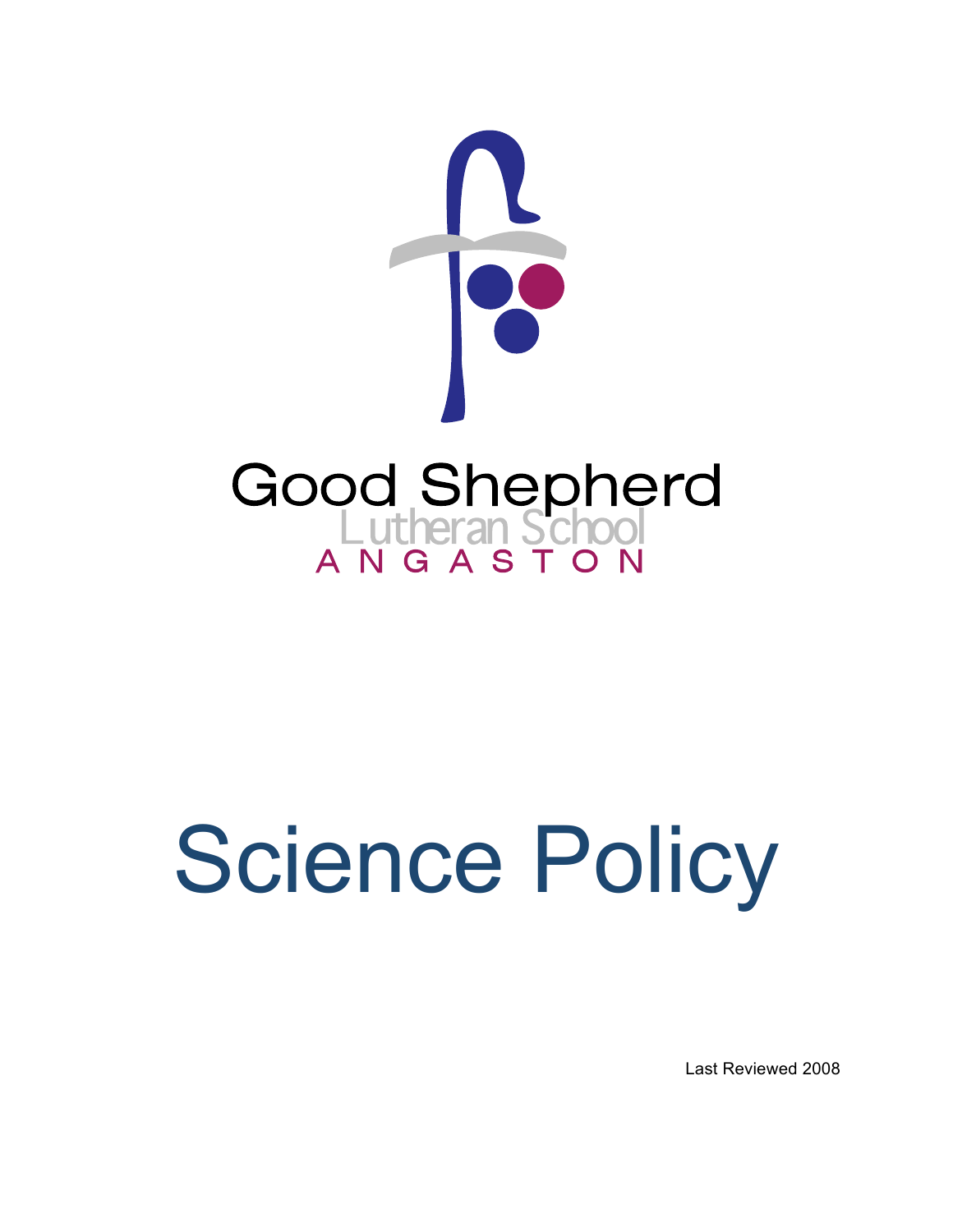## **Preface**

In Science, students learn to investigate, understand and describe the physical, biological and technological world and value the systems and processes that support life on our planet. Science helps students to become critical thinkers who use evidence to construct conclusions.

#### **1. Aims**

The science Learning Area aims to develop in all children:

The capacity to use, develop and apply scientific knowledge by:

- investigating, explaining and predicting events, and devising solutions in their everyday endeavours in their physical, social and biological worlds
- communicating scientifically to different audiences for a range of purposes
- using science to link with, and across, other Learning Areas, with lifelong learning, work and community contexts.

The understanding that science is a social construction by:

- acknowledging that aspects of scientific thinking are carried out by all people as part of their everyday lives in ways that contribute to their personal and social wellbeing and identities in a range of contexts, including cultural, environmental and economic
- appreciating the evolutionary nature of science and scientific knowledge as a human endeavour with its own histories and ways of contributing to society
- recognising that diverse cultures and groups may have different science systems and that this influences how scientific knowledge develops and is used
- contributing to public debate and decision-making about science.

Positive attitudes, values and dispositions related to science, which involve:

- being open to new ideas, being intellectually honest and rigorous, showing commitment to scientific reasoning and striving for objectivity, and pursuing and respecting evidence to confirm or challenge current interpretations
- being confident and optimistic about their knowledge, skills and abilities to satisfy their own questions about the physical, biological and human-constructed worlds
- recognising and valuing diverse cultural perspectives in and through science
- thinking, planning and making decisions that include ethical consideration about the impact of the processes and products of science on people, future generations and physical and social environments
- considering careers, paid/unpaid work, further education and training in science.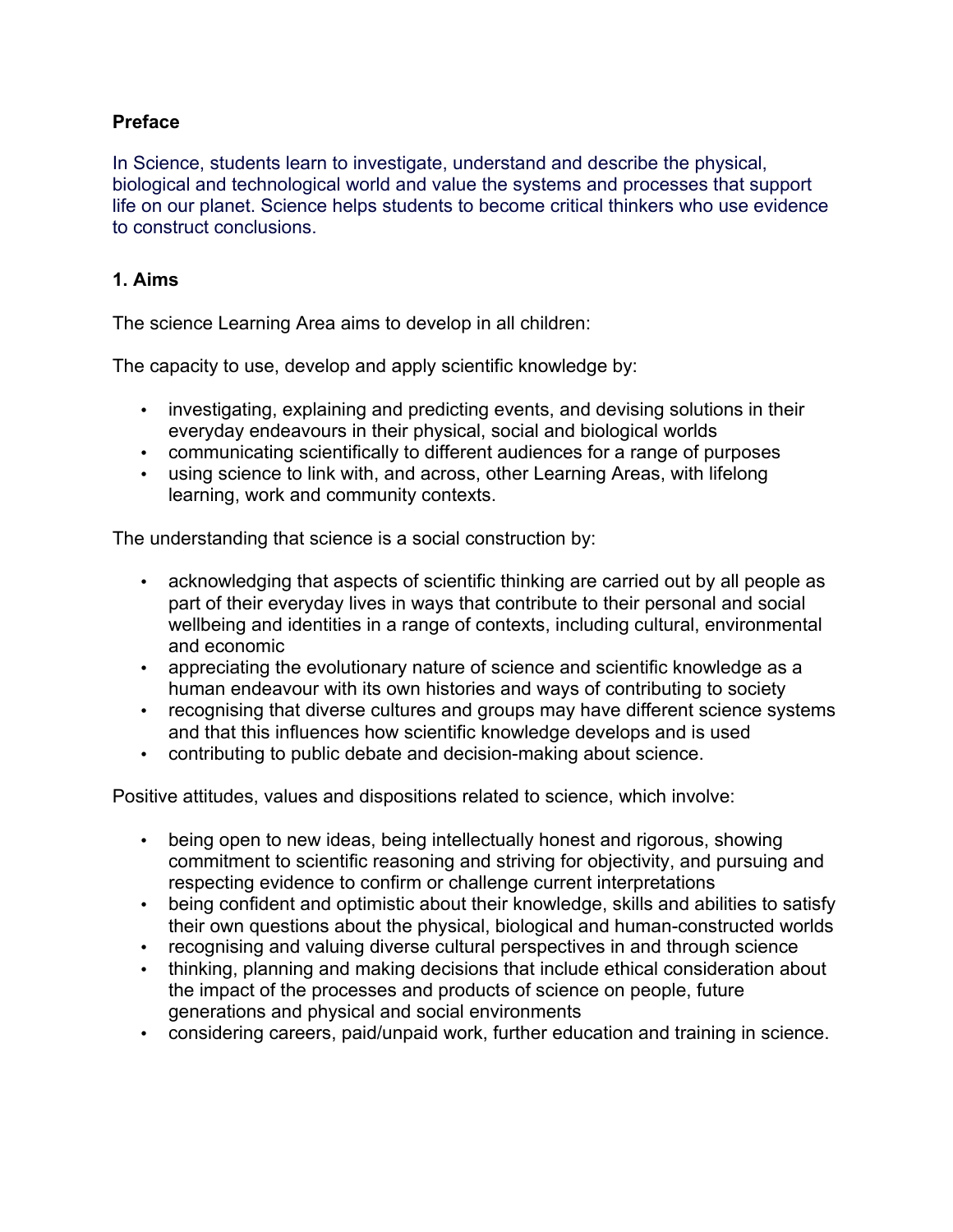These aims reflect the following beliefs:

Successful students will learn about *Earth and Space* to,

- identify and share information about features of their natural and built local environment that affect living things, including themselves.
- express ideas about changes that occur in their local environment, and considers implications for sustainable environments.
- describe the characteristics that sustain life on the earth and changes to these characteristics and their impact over time.
- compare the apparent position of the sun to patterns of behaviour in everyday life.
- explore the apparent motion of the sun in relation to the earth and develops models of their understanding.
- describe various components of the solar system and the effects of these on our everyday lives.

Successful students will learn about *Energy Systems* to,

- identify sources of energy and describes the ways in which energy is used in daily life.
- identify, plans and acts on ways in which they can better use energy in their lives.
- investigate and report on patterns of energy use in the home, school and other places.
- pose questions and explores the ways in which different objects move.
- identify, observe and describe energy transfer, such as light, sound, heat or movement, through common objects.
- use the idea of force to describe and explain different ways of transferring energy.

Successful students will learn about *Life Systems* to,

- investigate the features and needs of living things, and demonstrates an understanding of their interdependence with each other and the physical world.
- explore relationships between living things by posing investigable questions about features and functions.
- explain the interrelationships between systems within living things, and between living things in ecological systems. They relate these ideas to the health of individuals and to threats to the sustainability of ecological systems.
- explore their own stages of growth and those of other living things. They develop personal future timelines.
- communicate understandings of life cycles and the importance of diversity for the future.
- identify, analyse and communicate confidently the similarities and differences in the ways that living things reproduce, and considers the ethics of related issues.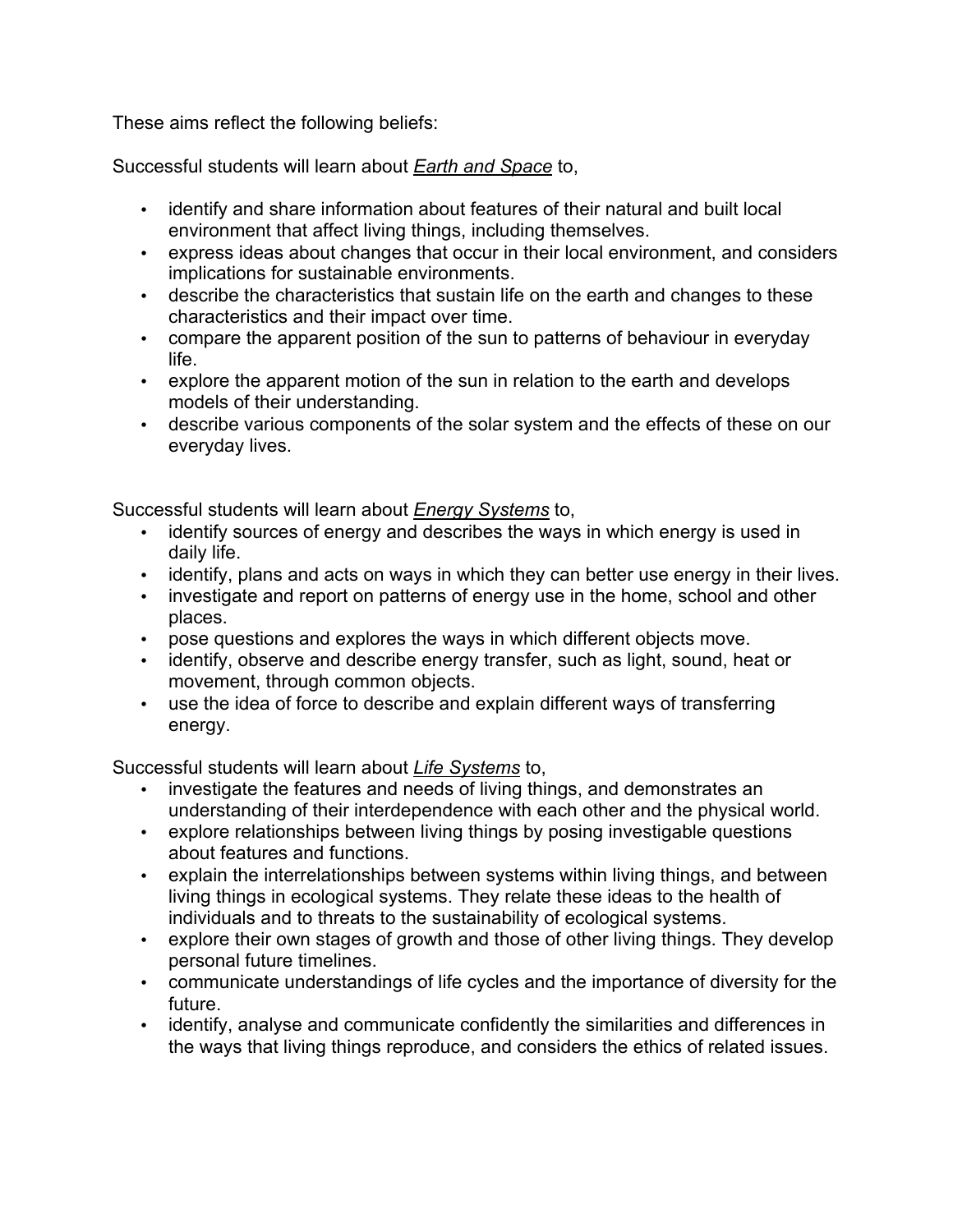Successful students will learn about *Matter* to,

- identify properties of materials that are observable through the senses and recognises the uses of these materials.
- design an investigation to explore properties of common materials, explaining why they have particular uses.
- describe the structure of some common materials, explains how materials are used for different purposes, and understands their impact on the environment.
- identify and predict materials that change and do not change.
- predict, investigate and describe changes in common materials when acted upon in various ways.
- use the changes in properties and uses of materials in product life cycles.

# **2. Principles for Effective Teaching of Science**

The understandings, capabilities and dispositions encompassed in the essential learnings may be achieved by learners through:

- using constructivist approaches to learning
- practising the relevant skills within supportive and enabling learning environments
- active involvement in their learning
- applying their learning to new and different contexts
- processes that are learner-centred

-are developed in authentic contexts

-are built on over time

-identify evidence of learning over time.

# **3. Content**

Science is organised into four conceptual strands, each with its characteristic scientific knowledge and ideas. The strands are earth and space, energy systems, life systems and matter-which are based on earth and space science, physics, biology and chemistry respectively.

Each science strand is characterised by two scientific ideas. These scientific ideas form the basis for the Key Ideas in each strand at each level of schooling.

*Strands Scientific Ideas*

Earth and Space The earth sustains life and is composed of materials that are altered by forces within it and on its surface. There are relationships between the earth, our solar system and the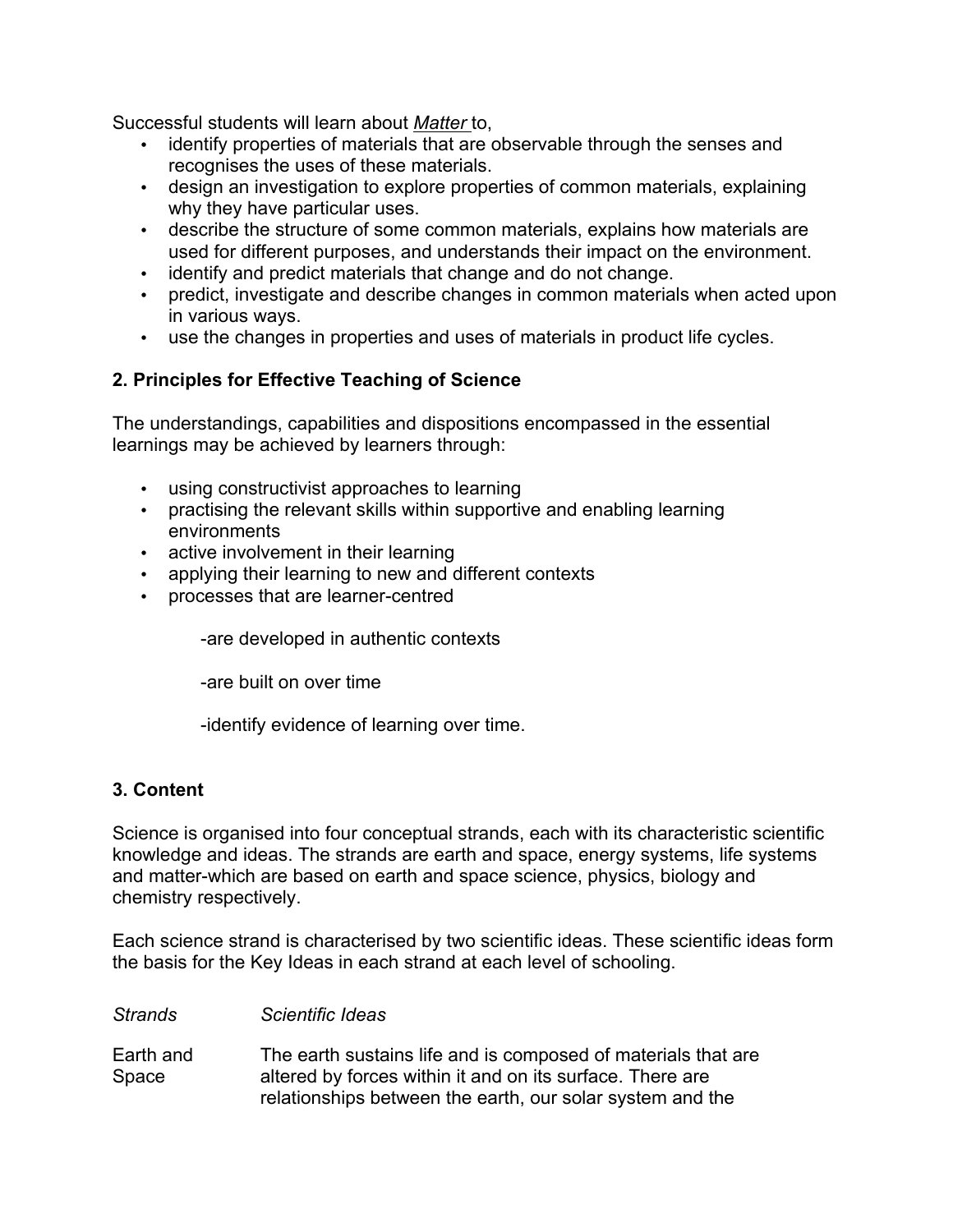universe.

| Energy<br><b>Systems</b> | The behaviours and properties of the physical world can be.<br>explained and understood using the concepts of force,<br>energy and transfers of energy. Energy systems are based<br>on recognising that people have developed patterns of<br>energy use and ways of understanding various events<br>caused by energy. |
|--------------------------|-----------------------------------------------------------------------------------------------------------------------------------------------------------------------------------------------------------------------------------------------------------------------------------------------------------------------|
| Life Systems             | The structure and characteristics of living things and their<br>functioning are interrelated and interdependent. Organisms<br>grow, reproduce and change over generations.                                                                                                                                            |
| <b>Matter</b>            | Different materials have different properties, and these<br>properties determine their uses. Patterns of interaction of<br>materials enable us to understand and control those<br>interactions.                                                                                                                       |

#### **4. Assessment**

Assessment in Science has a number of purposes. These include providing information to:

- students about their progress and achievements
- teachers to inform planning and programming
- parents and caregivers about their children's learning

Judgments' about the student's achievements will be based on clear and explicit criteria.

Assessments draw on a comprehensive range of strategies including anecdotal records based on observations, work samples, portfolios, self assessment tasks, checklists, teacher made lists, standardized tests, audio tapes, video tapes and interviews.

Students are encouraged to monitor and reflect on their progress.

Student development will be mapped across year levels.

# **5. Teacher's Professional Development**

Teachers keep themselves well informed both with content knowledge and teaching strategies and practices. This is achieved through;

- professional reading
- sharing of best practice e.g. at staff meetings, hub groups
- attendance at advertised conferences, workshops, seminars, etc
- related and relevant association memberships.